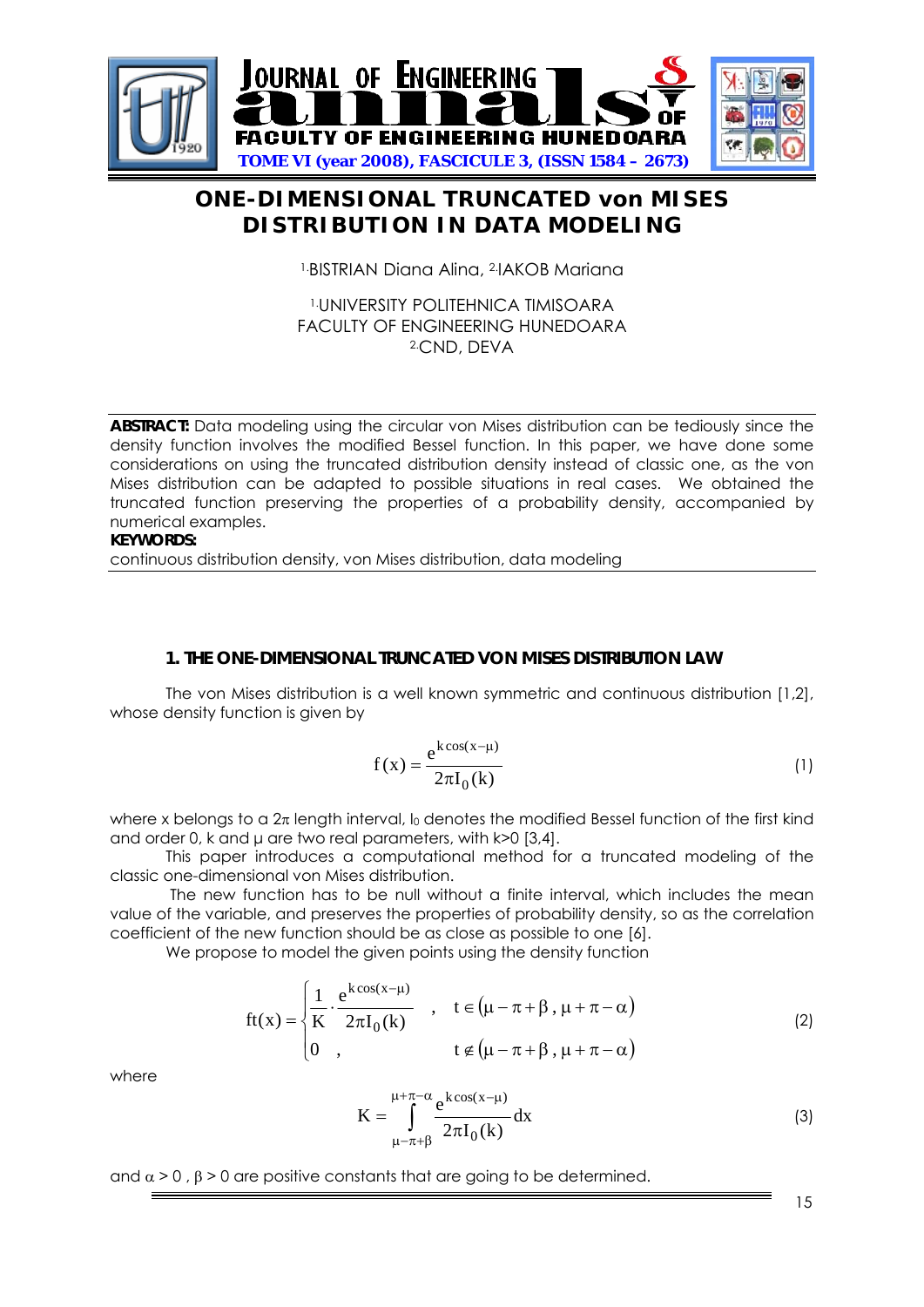



The set of numeric data that are going to be processed is given bellow, where x represents the independent variable and y is the dependent one.

|  |  | 0.11 0.178 0.252 0.266 0.366 0.375 0.224 0.147 0.134 0.1 |  |  |  |  |
|--|--|----------------------------------------------------------|--|--|--|--|

These variables are characterized by

 $nv := length(x)$  $i := 1 \ldots nv$  $mx := mean(x)$   $mx = 2.18307$  $my := mean(y)$   $my = 0.18312$ 

where mx and my represent the mean values of the respective variables, and

 $sx := stdev(x)$   $sx = 2.00188$  $sy := stdev(y)$   $sy = 0.11274$ 

where sx and sy are the standard deviations of variables x and y.

Let

$$
variance := \frac{1}{nv - 1} \sum_{i} (x_i - mx)^2
$$
\n(4)

be the variance of the variable x, and let

$$
\mu := mx
$$
\n
$$
k := \frac{1}{variance}
$$
\n
$$
\mu = 2.18307
$$
\n
$$
k = 0.22874
$$

be the constants that appear in the von Mises density law.

With these values the classic law becomes

$$
fc(x) := \frac{exp(k \cdot cos(x - \mu))}{2 \cdot \pi \cdot Io(k)}
$$

 $(5)$ 

having in our practical application the next table of values

| fc(x) | $=$ |  |  |  |                                                                       |  |  |      |     |
|-------|-----|--|--|--|-----------------------------------------------------------------------|--|--|------|-----|
|       |     |  |  |  | $0.14$   0.158   0.173   0.176   0.194   0.197   0.18   0.162   0.158 |  |  | 0.15 | 014 |

The function (5) has the graphic representation depicted in Figure 1, considering its 2π period.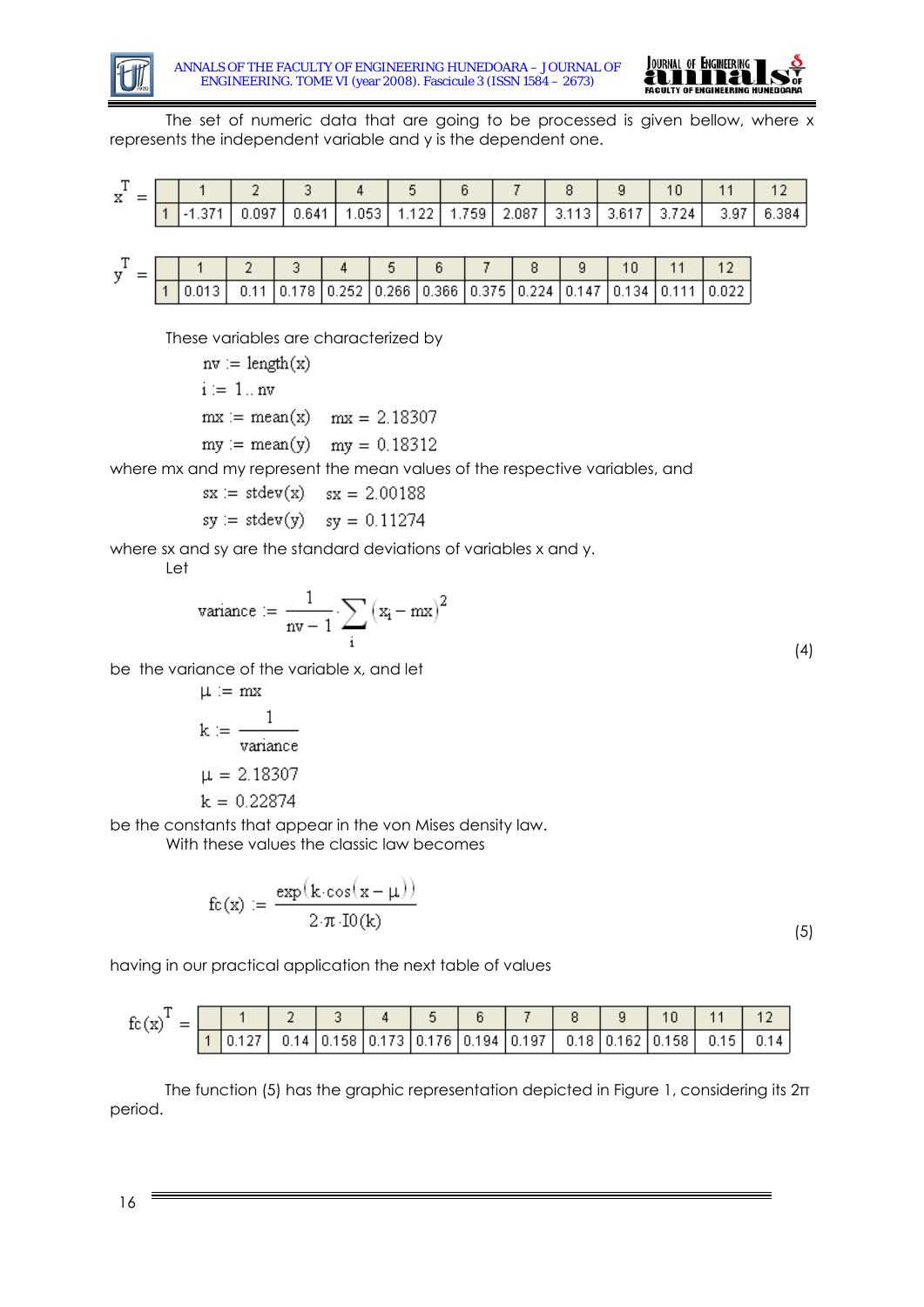



Figure 1. Probability density function for the classic von Mises law.

And, obviously, it is a non-null function that meets the condition

$$
\int_{\mu-\pi}^{\mu+\pi} \frac{\exp(k \cdot \cos(x-\mu))}{2 \cdot \pi \cdot I0(k)} = 1
$$
 (6)

### **2. THE METHOD OF TRUNCATED MODELING**

Now we are going to introduce the truncated one-dimensional Mises density function, given by

$$
f\!t(t) := \begin{cases} \frac{\exp(k \cos(t-\mu))}{2\cdot \pi \cdot I0(k)} & \text{if } \left(\mu-\pi+\beta\right) < t < \left(\mu+\pi-\alpha\right) \\ 0 & \text{otherwise} \end{cases} \tag{7}
$$

where  $\alpha$  and  $\beta$  are two positive constants that we are going to determine using the least squares method [5, 7].

In order to achieve this, the necessary condition is that the sum of the squares of the differences between the theoretical values of the function and the experimental values, be minimum.

That is, function

$$
\Gamma\big(\alpha\,,\beta\big)\coloneqq\sum_{i\; =\; 1}^{nv}\;\left[\underset{i\; =\; 1}{\inf}\Bigg[\big(\mu-\pi+\beta\big)<\mathtt{x}_i<\big(\mu+\pi-\alpha\big)\,,\frac{\frac{\exp\big(k\cdot\cos\big(\mathtt{x}_i-\mu\big)\big)}{2\cdot\pi\cdot\mathrm{IO}(k)}}{K}\,,0\Bigg]-\mathtt{y}_i\right]^2\tag{8}
$$

equivalent with

$$
\Gamma(\alpha,\beta)\coloneqq\sum_{i\; =\; 1}^{nv}\left[\left|\frac{\frac{\exp\left(k\; \cos\left(x_{i}-\mu\right)\right)}{2\cdot\pi\cdot I0(k)}}{K}\right|\;\text{if}\;\left(\mu-\pi+\beta\right)
$$

17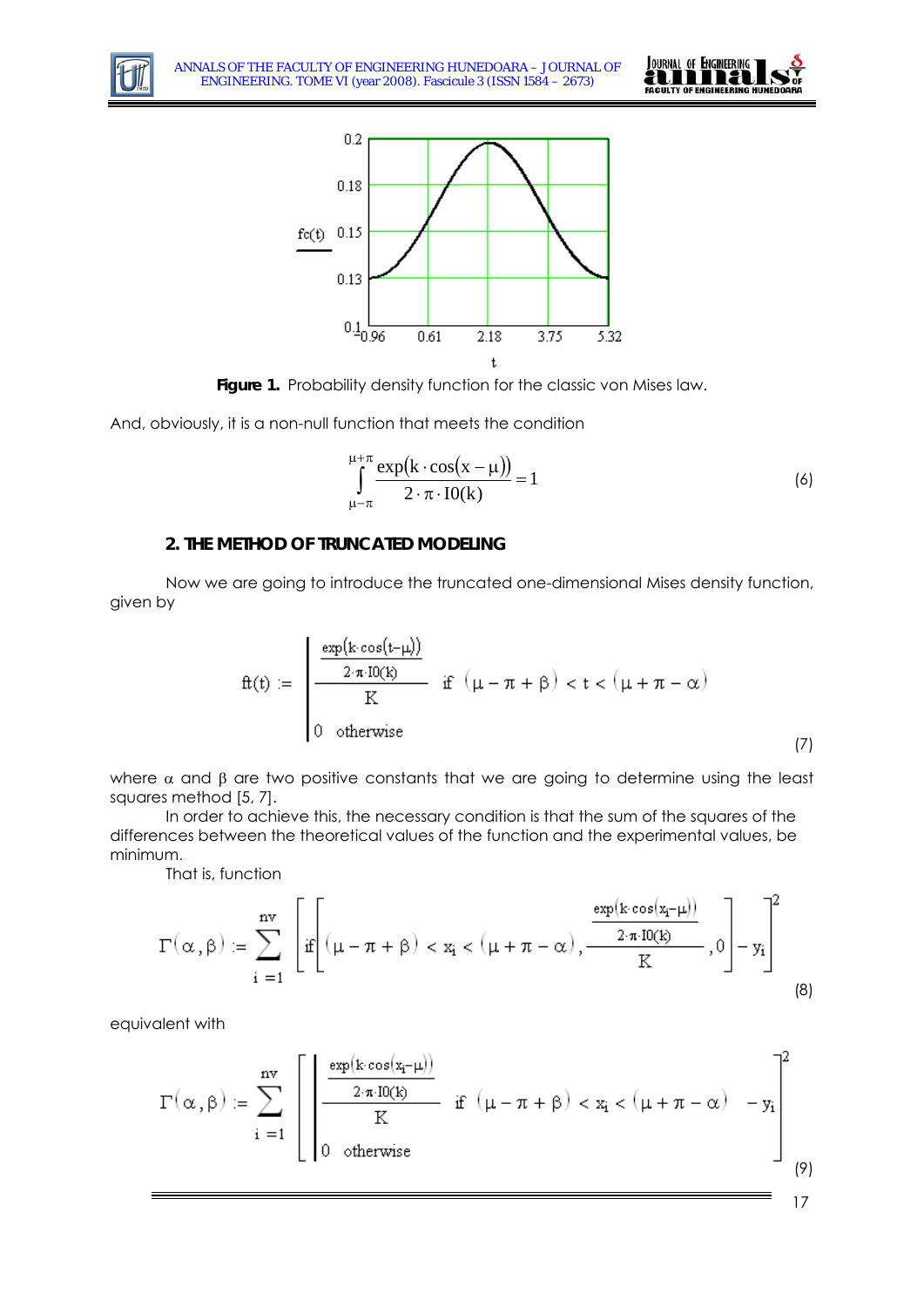



where

$$
K := \int_{\mu - \pi + \beta}^{\mu + \pi - \alpha} \frac{\exp(k \cdot \cos(x - \mu))}{2 \cdot \pi \cdot I0(k)} dx
$$
\n(10)

shall be minimized with respect to  $\alpha$  and  $\beta$ .

We shall find the minima of  $\Gamma(\alpha,\beta)$  considering that  $\alpha\in[\alpha i,\alpha s]$  and  $\beta\in[\beta i,\beta s]$  with the help of the program we are giving hereinafter:

$$
nt := 100 \quad \alpha i = 0 \quad \alpha s := 2 \quad \beta i := 0 \quad \beta s := 2
$$
\n
$$
prg := \n\begin{cases}\n\min \leftarrow 10^{10} \\
\text{for } i \in 1...n+1 \\
\alpha_i \leftarrow \alpha i + (i-1) \cdot \frac{(\alpha s - \alpha i)}{nt} \\
\text{for } j \in 1...n+1 \\
\beta_j \leftarrow \beta i + (j-1) \cdot \frac{(\beta s - \beta i)}{nt} \\
\text{int} \\
\beta_j \leftarrow \beta i + (j-1) \cdot \frac{(\beta s - \beta i)}{nt} \\
\text{int} \\
\beta_j \leftarrow \beta i + (j-1) \cdot \frac{(\beta s - \beta i)}{nt} \\
\text{int} \\
\beta_j \leftarrow \beta i + (j-1) \cdot \frac{(\beta s - \beta i)}{nt} \\
\text{int} \\
\beta_j \leftarrow \beta i + (j-1) \cdot \frac{(\beta s - \beta i)}{nt} \\
\text{int} \\
\beta_j \leftarrow \beta j + \beta j \\
\text{int} \\
\beta_j \leftarrow \beta j + \beta j \\
\text{int} \\
\beta_j \leftarrow \beta j \\
\text{int} \\
\beta_j \leftarrow \beta j \\
\text{int} \\
\beta_j \leftarrow \beta j \\
\text{int} \\
\beta_j \leftarrow \beta j \\
\text{int} \\
\beta_j \leftarrow \beta j\n\end{cases}
$$

Using this program, we obtain the values of  $\alpha$  and  $\beta$  that minimize the function (9) hereinbefore:

$$
\alpha f := \text{prg}_1 \qquad \alpha f = 1.08
$$

$$
\beta f := \text{prg}_2 \qquad \beta f = 0.8
$$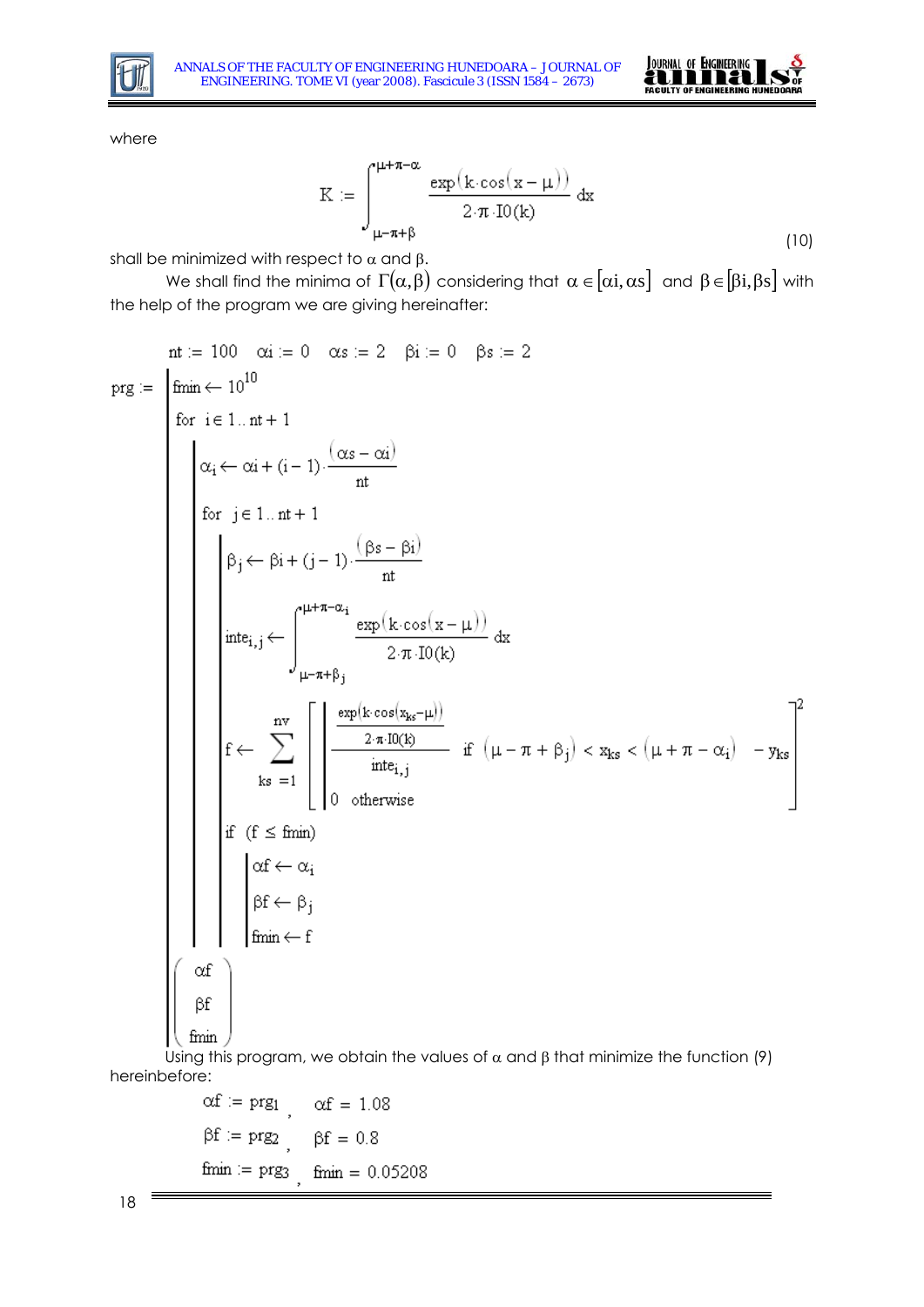



These values of  $\alpha$  and  $\beta$  substituted in expression (7) lead to the truncated onedimensional Mises density function. In accordance to this modeling, the resulting value for K is

$$
K := \int_{\mu-\pi+\beta f}^{\mu+\pi-\alpha f} \frac{\exp(k \cdot \cos(x-\mu))}{2 \cdot \pi \cdot I0(k)} dx
$$
\n(11)

that is

 $K = 0.75676$ 

The correlation coefficient of the truncated rule is

$$
rtrm{rune} := \sqrt{1 - \frac{\displaystyle\sum_{i} \left[ \, y_i - \left( \displaystyle\frac{\displaystyle\frac{\exp(k \cdot cos(x_i - \mu))}{2 \cdot \pi \cdot 10(k)}}{\mathrm{K}} \right. \, \, \text{if} \, \, \left( \mu - \pi + \beta f \right) < x_i < \left( \mu + \pi - \alpha f \right) \right)^2}{\displaystyle\sum_{i} \left( y_i - \mathrm{mean}(y) \right)^2}}
$$

rtrunc =  $0.8115$ 

and the deviation of the truncated rule is

$$
\text{Gtrunc} := \sqrt{\frac{\left[\displaystyle\sum_i \left[y_i - \left(\frac{\exp\left(k \cos\left(x_i - \mu\right)\right)}{2 \cdot \pi \cdot I O(k)}\right) \right] \left[\displaystyle\sum_{i=1}^{2 \cdot \pi \cdot I O(k)}{K} \right] \text{ if } \left(\mu - \pi + \beta f\right) < x_i < \left(\mu + \pi - \alpha f\right) \right]}{\text{nv}}\right]^2}
$$

 $\sigma$ trunc = 0.06588

In the case of the classic von Mises probability density

$$
fc(x) := \frac{exp(k \cdot cos(x - mx))}{2 \cdot \pi \cdot Io(k)} \quad fc(x) := \frac{exp(0.22874 \cdot cos(x - 2.18307))}{2 \cdot \pi \cdot Io(0.22874)}
$$
(14)

the correlation coefficient is

$$
rel := \sqrt{\sum_{i} \left( y_i - \frac{\exp(k \cdot \cos(x_i - mx))}{2 \cdot \pi \cdot Io(k)} \right)^2}
$$
  

$$
rel = 0.53923
$$
 (15)

and further, it has the deviation

(12)

(13)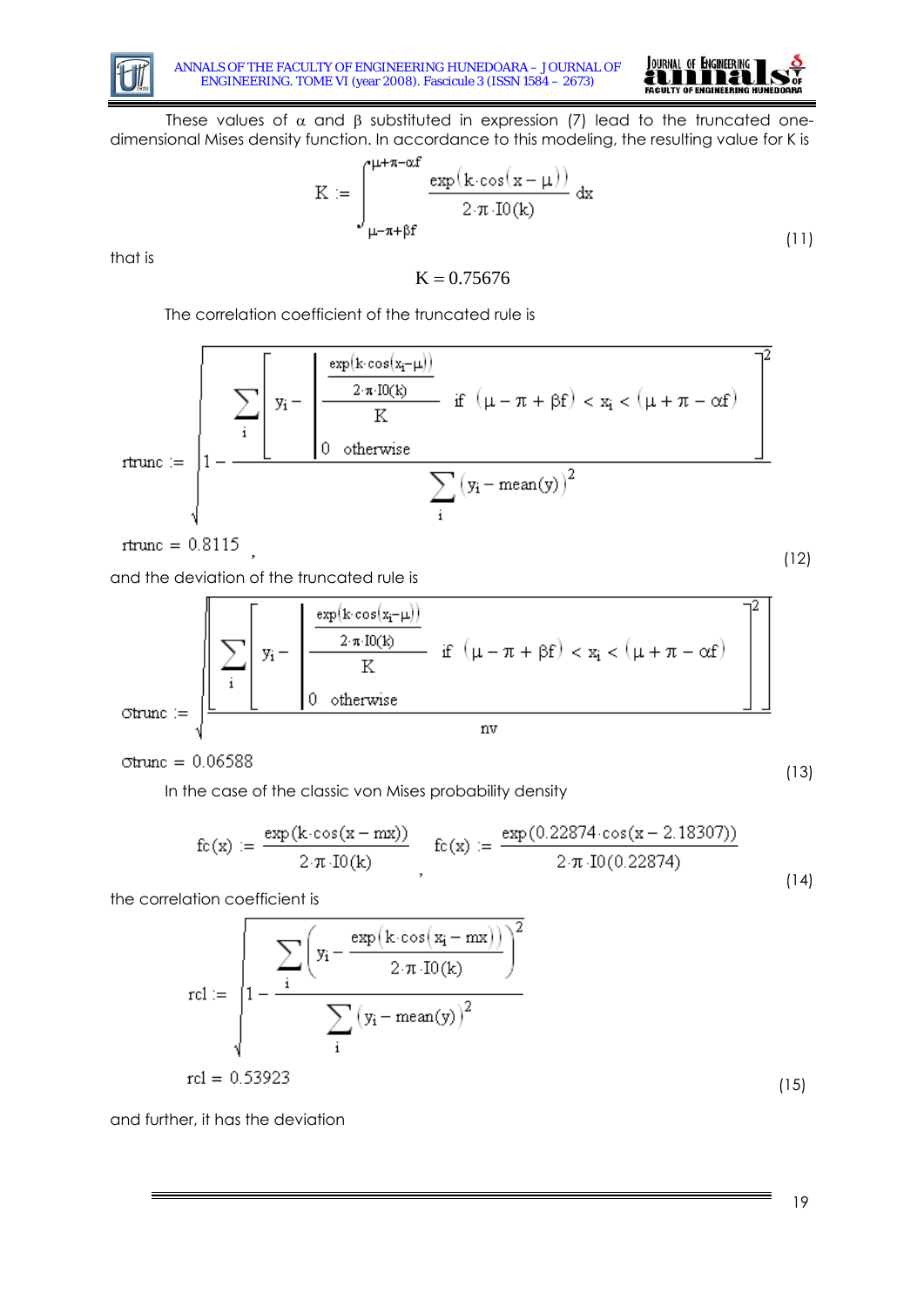



$$
\text{Col} := \sqrt{\frac{\displaystyle\sum_{i} \left(y_i - \frac{\exp\left(k \cdot \cos\left(x_i - mx\right)\right)}{2 \cdot \pi \cdot \text{IO}(k)}\right)^2}{nv}}
$$
\n
$$
\text{Col} = 0.09495
$$

(16)

The graphic representation of the truncated probability density

$$
f{t(t)} := \begin{cases} \frac{\exp(0.22874 \cos(t-2.18307))}{2 \cdot \pi \cdot 10(0.22874)} & \text{if } (2.18307 - \pi + 0.8) < t < (2.18307 + \pi - 1.08) \\ 0 & \text{otherwise} \end{cases} \tag{17}
$$

is depicted in Figure 2, comparatively with the classic case.



**Figure 2.** Probability density functions for the truncated von Mises law and for the classic von Mises law, depicted comparatively.

The cumulative distribution function of the truncated density

$$
\text{Ftr}(t) := \begin{cases} \int_{t-\pi+\beta f}^{t} \frac{\exp(k \cos(xv-\mu))}{2 \cdot \pi \cdot I0(k)} & \text{d}xv \text{ if } (\mu-\pi+\beta f) < t < (\mu+\pi-\alpha f) \\ \int_{\mu-\pi+\beta f}^{t} \text{ if } t \geq \mu+\pi-\alpha f \\ 0 & \text{if } t \leq \mu-\pi+\beta f \end{cases} \tag{18}
$$

comparatively with the classic case

$$
\text{Fcl}(t) := \begin{cases} \int_{-\mu-\pi}^{t} \frac{\exp(k \cdot \cos(xv - mx))}{2 \cdot \pi \cdot I0(k)} dxv \\ \mu-\pi \\ 1 & \text{if } t \ge \mu + \pi \\ 0 & \text{if } t \le \mu - \pi \end{cases}
$$
(19)

is represented in Figure 3.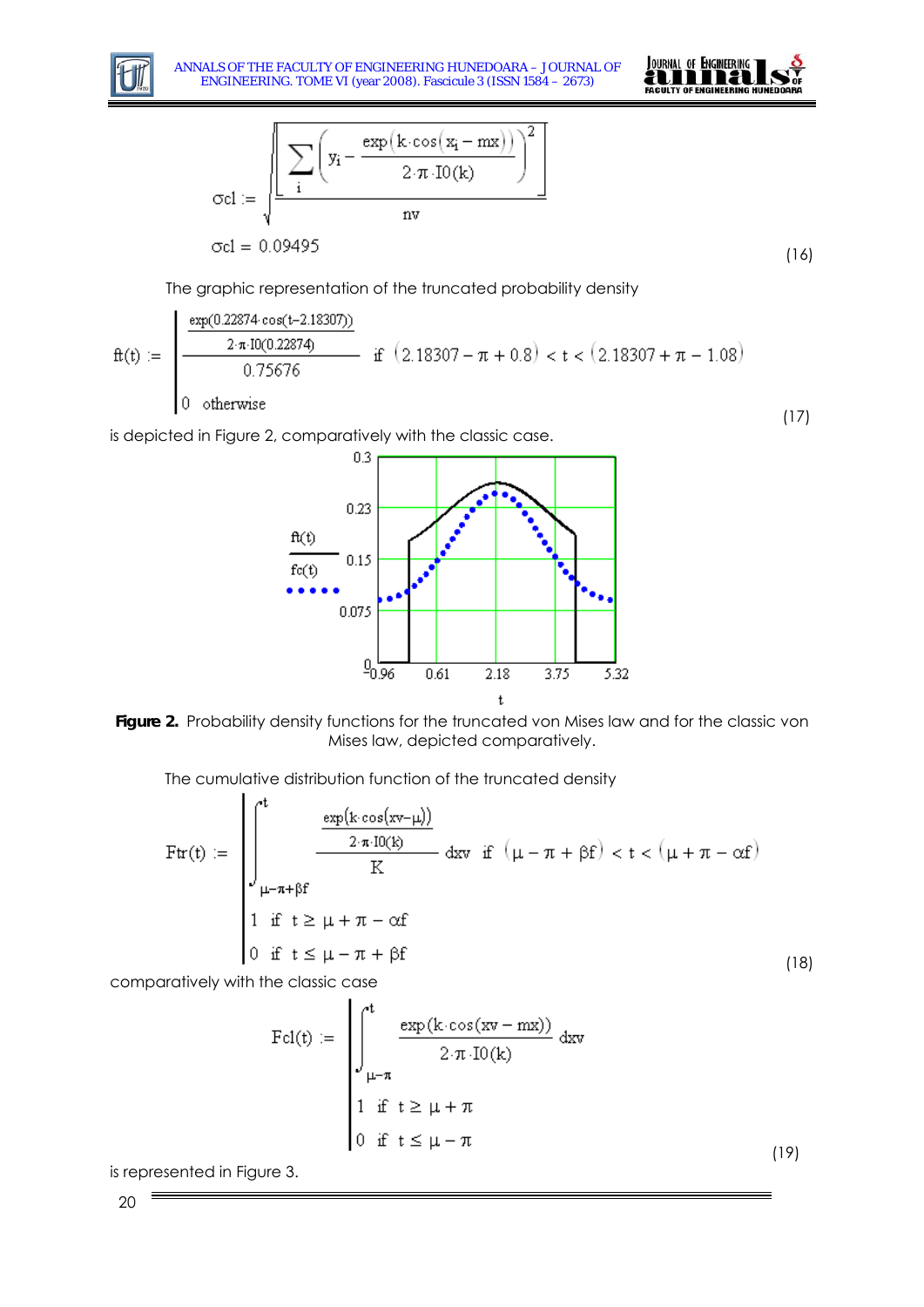





The characteristic function of the truncated modeling is

$$
ex(t) := \int_{\mu-\pi}^{\mu+\pi} e^{i\mathbf{i} \cdot \mathbf{t} \cdot xy} \cdot \begin{bmatrix} \frac{\exp(k \cos(xv-\mu))}{2 \cdot \pi \cdot I0(k)} \\ \frac{2 \cdot \pi \cdot I0(k)}{K} & \text{if } (\mu-\pi+\beta f) < xv < (\mu+\pi-\alpha f) \text{ d}xv \\ 0 & \text{otherwise} \end{bmatrix}
$$
(20)

having its components represented in Figure 4.

$$
t := \mu - \pi, \mu - \pi + 0.05... \mu + \pi
$$





## **3. CONCLUSIONS**

The considerations presented in the paper may lead to the conclusion that the rule of truncated von Mises distribution obtained under the given conditions, preserving the properties of a probability density, leads to a higher correlation coefficient and to a smaller